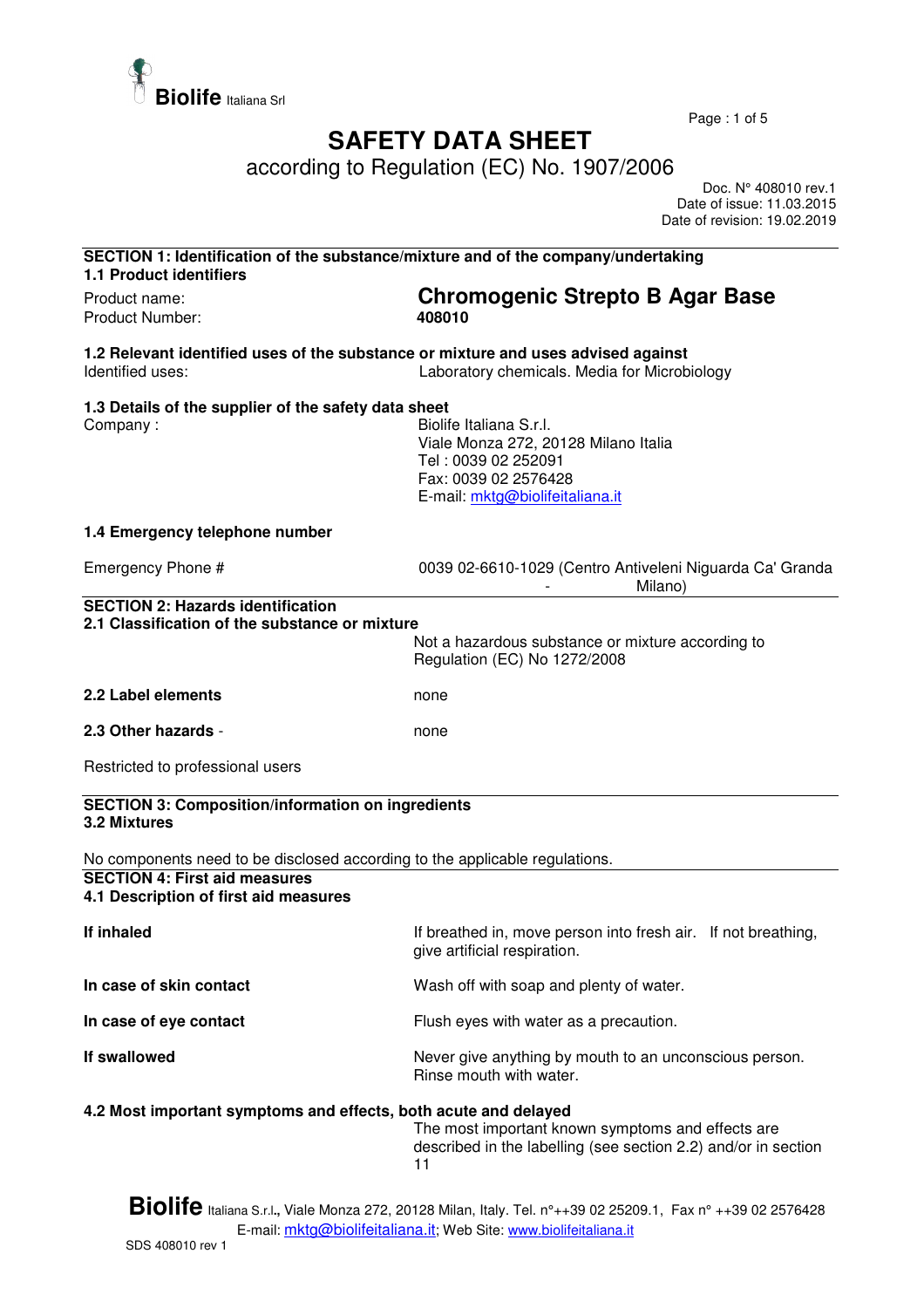

Page : 2 of 5

| 4.3 Indication of any immediate medical attention and special treatment needed |  |
|--------------------------------------------------------------------------------|--|
| no data available                                                              |  |

| <b>SECTION 5: Fire fighting measures</b><br>5.1 Extinguishing media                                                                                                        |                                                                                                                                                                |  |
|----------------------------------------------------------------------------------------------------------------------------------------------------------------------------|----------------------------------------------------------------------------------------------------------------------------------------------------------------|--|
| Suitable extinguishing media                                                                                                                                               | Use water spray, alcohol-resistant foam, dry chemical or<br>carbon dioxide.                                                                                    |  |
| 5.2 Special hazards arising from the substance or mixture                                                                                                                  |                                                                                                                                                                |  |
|                                                                                                                                                                            | Carbon oxides, Hydrogen chloride gas, Sodium oxides                                                                                                            |  |
| 5.3 Advice for fire-fighters                                                                                                                                               | Wear self contained breathing apparatus for fire fighting if<br>necessary.                                                                                     |  |
| 5.4 Further information                                                                                                                                                    | no data available                                                                                                                                              |  |
| <b>SECTION 6: Accidental release measures</b>                                                                                                                              |                                                                                                                                                                |  |
| 6.1 Personal precautions, protective equipment and emergency procedures                                                                                                    | Avoid dust formation. Avoid breathing vapours, mist or gas.<br>For personal protection see section 8.                                                          |  |
| <b>6.2 Environmental precautions</b>                                                                                                                                       | Do not let product enter drains.                                                                                                                               |  |
| 6.3 Methods and materials for containment and cleaning up                                                                                                                  | Sweep up and shovel. Keep in suitable, closed containers for<br>disposal.                                                                                      |  |
| 6.4 Reference to other sections                                                                                                                                            | For disposal see section 13.                                                                                                                                   |  |
| <b>SECTION 7: Handling and storage</b><br>7.1 Precautions for safe handling                                                                                                | Provide appropriate exhaust ventilation at places where dust<br>is formed. Normal measures for preventive fire protection.<br>For precautions see section 2.2. |  |
| 7.2 Conditions for safe storage, including any incompatibilities<br>Keep container tightly closed in a dry and well-ventilated<br>place. Store in cool place. Hygroscopic. |                                                                                                                                                                |  |
| 7.3 Specific end use(s)                                                                                                                                                    | Apart from the uses mentioned in section 1.2 no other<br>specific uses are stipulated                                                                          |  |
| <b>SECTION 8: Exposure controls/personal protection</b><br>8.1 Control parameters                                                                                          |                                                                                                                                                                |  |
| Components with workplace control parameters                                                                                                                               |                                                                                                                                                                |  |
|                                                                                                                                                                            | It doesn't contain substances with occupational exposure<br>limit value.                                                                                       |  |
| 8.2 Exposure controls<br>Appropriate engineering controls                                                                                                                  | General industrial hygiene practice.                                                                                                                           |  |
| Personal protective equipment<br><b>Eye/face protection</b>                                                                                                                | Use equipment for eye protection tested and approved under<br>appropriate government standards such as NIOSH (US) or<br>EN 166(EU).                            |  |
| <b>Skin protection</b>                                                                                                                                                     | Handle with gloves. Gloves must be inspected prior to use.<br>Use proper glove removal technique (without touching                                             |  |

**Biolife** Italiana S.r.l**.,** Viale Monza 272, 20128 Milan, Italy. Tel. n°++39 02 25209.1, Fax n° ++39 02 2576428 E-mail: <u>mktg@biolifeitaliana.it</u>; Web Site: www.biolifeitaliana.it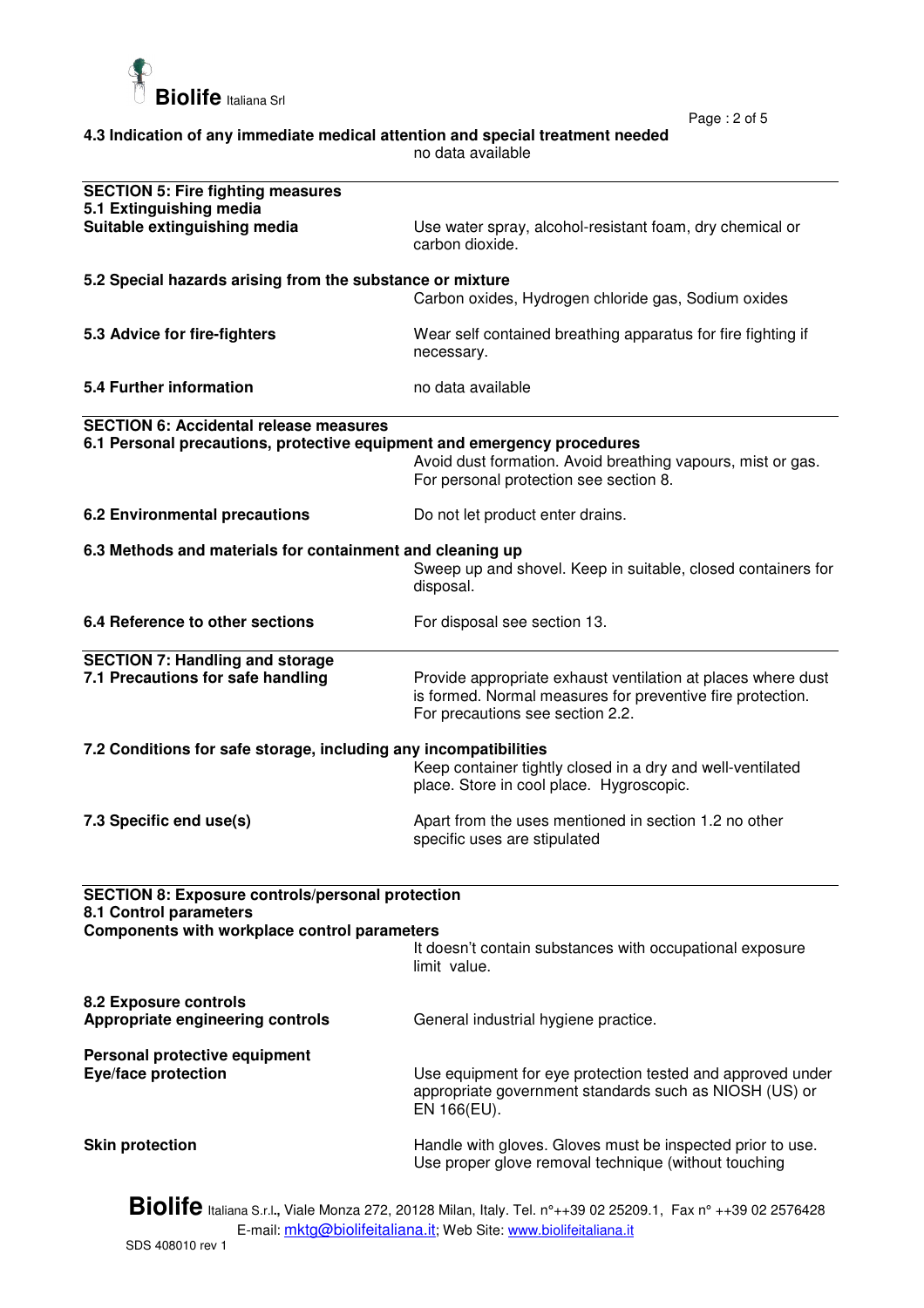

 Page : 3 of 5 glove's outer surface) to avoid skin contact with this product. Dispose of contaminated gloves after use in accordance with applicable laws and good laboratory practices. Wash and dry hands. The selected protective gloves have to satisfy the specifications of EU Directive 89/686/EEC and the standard EN 374 derived from it. **Body Protection**  Choose body protection in relation to its type, to the concentration and amount of dangerous substances, and to the specific work-place. The type of protective equipment must be selected according to the concentration and amount of the dangerous substance at the specific workplace. **Respiratory protection Respiratory protection is not required. Where protection from** nuisance levels of dusts are desired, use type N95 (US) or type P1 (EN 143) dust masks. Use respirators and components tested and approved under appropriate government standards such as NIOSH (US) or CEN (EU).

## **Control of environmental exposure** Do not let product enter drains.

| <b>SECTION 9: Physical and chemical properties</b>        |                                              |  |  |
|-----------------------------------------------------------|----------------------------------------------|--|--|
| 9.1 Information on basic physical and chemical properties |                                              |  |  |
| a) Appearance Form:                                       | powder                                       |  |  |
| Colour:                                                   | no data available                            |  |  |
| b) Odour                                                  | no data available                            |  |  |
| c) Odour Threshold                                        | no data available                            |  |  |
| d) pH                                                     | no data available                            |  |  |
| e) Melting point/freezing                                 |                                              |  |  |
| point                                                     | no data available                            |  |  |
| f) Initial boiling point and                              |                                              |  |  |
| boiling range                                             | no data available                            |  |  |
| g) Flash point                                            | no data available                            |  |  |
| h) Evaporation rate                                       | no data available                            |  |  |
| i) Flammability (solid, gas)                              | no data available                            |  |  |
| j) Upper/lower                                            |                                              |  |  |
| flammability or                                           |                                              |  |  |
| explosive limits                                          | no data available                            |  |  |
| k) Vapour pressure                                        | no data available                            |  |  |
| I) Vapour density                                         | no data available                            |  |  |
| m) Relative density                                       | no data available                            |  |  |
| n) Water solubility                                       | no data available                            |  |  |
| o) Partition coefficient: n-octanol/                      |                                              |  |  |
| water                                                     | no data available                            |  |  |
| p) Auto-ignition temperature                              | no data available                            |  |  |
| q) Decomposition temperature                              | no data available                            |  |  |
| r) Viscosity                                              | no data available                            |  |  |
| s) Explosive properties                                   | no data available                            |  |  |
| t) Oxidizing properties                                   | no data available                            |  |  |
| 9.2 Other safety information                              | no data available                            |  |  |
| <b>SECTION 10: Stability and reactivity</b>               |                                              |  |  |
| 10.1 Reactivity                                           | no data available                            |  |  |
| <b>10.2 Chemical stability</b>                            | Stable under recommended storage conditions. |  |  |

**Biolife** Italiana S.r.l**.,** Viale Monza 272, 20128 Milan, Italy. Tel. n°++39 02 25209.1, Fax n° ++39 02 2576428 E-mail: mktg@biolifeitaliana.it; Web Site: www.biolifeitaliana.it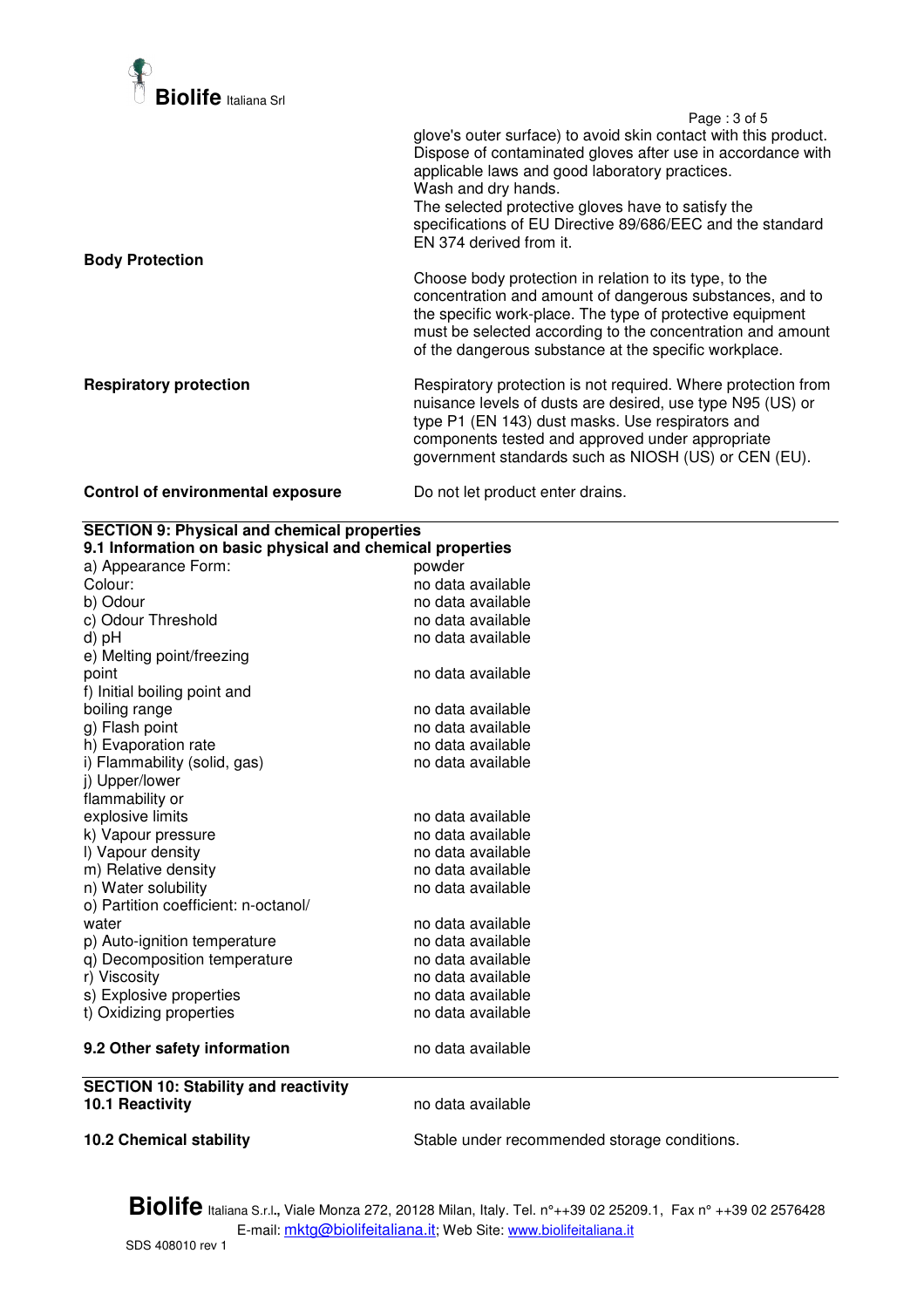

|                                                                                                                    | Page: 4 of 5                                                                                                                                                        |
|--------------------------------------------------------------------------------------------------------------------|---------------------------------------------------------------------------------------------------------------------------------------------------------------------|
| 10.3 Possibility of hazardous reactions                                                                            | no data available                                                                                                                                                   |
| 10.4 Conditions to avoid                                                                                           | no data available                                                                                                                                                   |
| 10.5 Incompatible materials                                                                                        | Strong oxidizing agents                                                                                                                                             |
| 10.6 Hazardous decomposition products                                                                              | Other decomposition products - no data available In the<br>event of fire: see section 5                                                                             |
| <b>SECTION 11: Toxicological information</b><br>11.1 Information on toxicological effects<br><b>Acute toxicity</b> | no data available                                                                                                                                                   |
| <b>Skin corrosion/irritation</b>                                                                                   | no data available                                                                                                                                                   |
| Serious eye damage/eye irritation                                                                                  | no data available                                                                                                                                                   |
| Respiratory or skin sensitisation                                                                                  | no data available                                                                                                                                                   |
| Germ cell mutagenicity                                                                                             | no data available                                                                                                                                                   |
| Carcinogenicity                                                                                                    | IARC: No component of this product present at levels greater<br>than or equal to 0.1% is identified as probable, possible or<br>confirmed human carcinogen by IARC. |
| <b>Reproductive toxicity</b>                                                                                       | no data available                                                                                                                                                   |
| Specific target organ toxicity - single exposure                                                                   | no data available                                                                                                                                                   |
| Specific target organ toxicity - repeated exposure                                                                 | no data available                                                                                                                                                   |
| <b>Aspiration hazard</b>                                                                                           | no data available                                                                                                                                                   |
| <b>Additional Information</b><br>thoroughly investigated.                                                          | RTECS: Not available<br>To the best of our knowledge, the chemical, physical, and toxicological properties have not been                                            |
| <b>SECTION 12: Ecological information</b><br>12.1 Toxicity                                                         | no data available                                                                                                                                                   |
| 12.2 Persistence and degradability                                                                                 | no data available                                                                                                                                                   |
| 12.3 Bio accumulative potential                                                                                    | no data available                                                                                                                                                   |
| 12.4 Mobility in soil                                                                                              | no data available                                                                                                                                                   |
| 12.5 Results of PBT and vPvB assessment                                                                            | PBT/vPvB assessment not available as chemical safety<br>assessment not required/not conducted                                                                       |
| 12.6 Other adverse effects                                                                                         | no data available                                                                                                                                                   |
| <b>SECTION 13: Disposal considerations</b><br>13.1 Waste treatment methods<br><b>Product</b>                       | Offer surplus and non-recyclable solutions to a licensed                                                                                                            |

disposal company.

**Biolife** Italiana S.r.l**.,** Viale Monza 272, 20128 Milan, Italy. Tel. n°++39 02 25209.1, Fax n° ++39 02 2576428 E-mail: <u>mktg@biolifeitaliana.it</u>; Web Site: www.biolifeitaliana.it